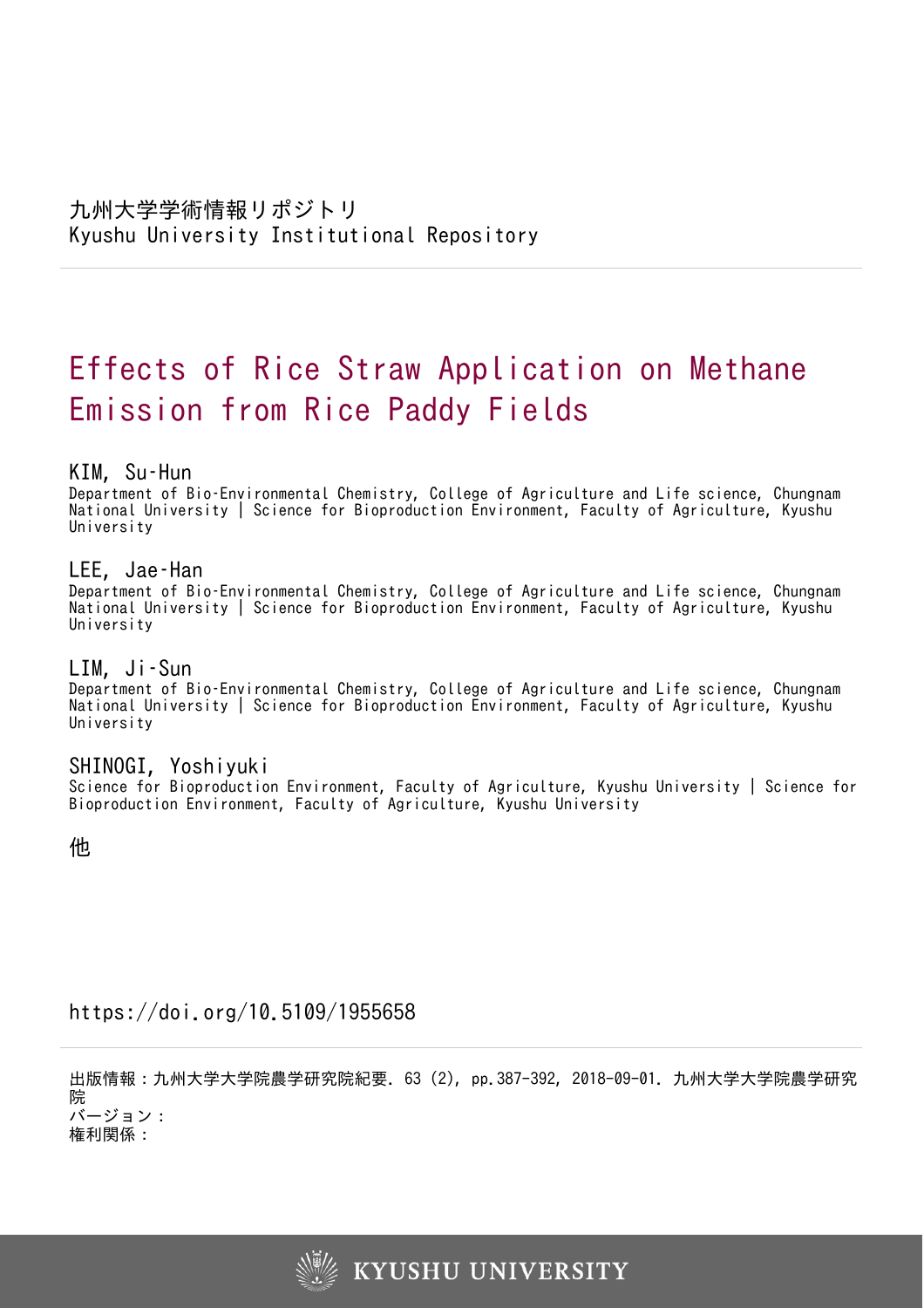# **Effects of Rice Straw Application on Methane Emission from Rice Paddy Fields**

## Su–Hun KIM<sup>1</sup>, Jae–Han LEE<sup>1</sup>, Ji–Sun LIM<sup>1</sup>, Yoshiyuki SHINOGI<sup>2</sup>, **Chang–Hoon Lee3 \* and Taek–Keun OH1 \***

Science for Bioproduction Environment, Faculty of Agriculture, Kyushu University, Hakozaki 6–10–1, Higashi–ku, Fukuoka city 812–8581, Japan (*Received April 28, 2018 and accepted May 8, 2018*)

Methane emission in soil is caused by the decomposition of organic matter under highly anaerobic conditions. Rice paddy fields are a major source of methane emission, resulting from biological and physicochemical processes affected by various factors such as the agricultural techniques, climate, and soil properties. To evaluate the roles of soil particle, rice straw application and plowing time on methane production from rice paddy, methane emissions during the rice cultivation season were investigated in two different soil textures (sandy clay loam, sandy loam). Treatments of each soil were divided into NPK only (non organic treatment) and tillage after rice straw application. The methane emission flux in the rice straw application treatment was recorded, 4.36 kg ha<sup>-1</sup> day<sup>-1</sup> in sandy loam and 4.85 kg ha<sup>-1</sup> day<sup>-1</sup> in sandy clay loam. In case of NPK only treatment,  $3.30 \text{ kg}$  ha<sup>-1</sup> day<sup>-1</sup> in sandy loam and  $3.20 \text{ kg}$  ha<sup>-1</sup> day<sup>-1</sup> in sandy clay loam. As a result, increase of methane emission by rice straw application was higher in sandy clay loam soil than in sandy loam soil.

**Key words**: methane emission, rice paddy, rice straw, soil texture

## INTRODUCTION

Since the first commitment period under the Kyoto Protocol, the need for reduction and management of greenhouse gases (GHG) in the Parties to the Convention has increased. The Korean government has also implemented the 'Low Carbon Green Growth Basic Law' (10, 4) to build a response system to climate change. It also committed to a reduction in greenhouse gas emissions by 37% compared to Business As Usual (BAU) by 2030, and the Ministry of Agriculture decided to implement a target for emission reduction by 7.4% (RDA, 2010). Methane accounts for the bulk of the greenhouse gas emissions from paddy soils, and is the second most important greenhouse gas after carbon dioxide as it contributes 21 times higher to warming than that of carbon dioxide (IPCC, 2001). In order to stabilize concentrations at present day levels an immediate reduction in global anthropogenic emissions by 15–20% would be necessary (Houghton *et al*., 1990).

Methane production is known to be influenced by organic matter, a substrate of methanogenic bacteria, soil redox potential and soil temperature (Minami, 1994). Methane emissions vary widely depending on the area, the time of measurement, the soil organic matter content, rice variety, and the cultivation period (Neue, 1993). According to Shin *et al*. (2003), the application of rice straw with  $5 \text{ Mg}$  ha<sup>-1</sup> in the flooded soils increased the methane emission by 1.4–1.9 times compared to the chemical fertilizer treatment. Previous studies have focused on anthropogenic factors such as water management and the effects of applied organic species, varieties and nitrogen fertilizers (Kim *et al*., 2002; Ko *et al*., 1998; Lee *et al*., 2005). This study was conducted to investigate the effects of soil particle distribution and organic matter application (rice straw) on methane emissions from paddy soils.

## MATERIALS AND METHODS

#### **Rice cultivation management**

The experiment was conducted in the agronomy fields of Juk–dong (36º22'20.4''N, 127º19'52.0''E) and Noeun–dong (36º22'23.7''N, 127º19'39.5''E), Yuseonggu, Daejeon City, South Korea in 2016. Two fields with different soil textures (sandy loam [SL] and sandy clay loam [SCL]) were used as experimental plots (5 m×15 m). To confirm the effect of methane emission on the application of organic matter, rice straw was used and applied at about 8 Mg ha–1 immediately after harvesting in autumn of last year. Each area was divided into control plot with no rice straw (NPK only) and tillage plot after rice straw application (RS). Chemical fertilizers were distributed uniformly to all treatments at  $N-P_2O_5-K_2O = 90-45-57$  kg ha<sup>-1</sup>. The total cultivation period was  $132$  days, and  $21$ day–old rice (Sindongjinbyeo cultivar, Mid–late maturing one) seedlings were transplanted to flooded soil. To keep the soil conditions in a reduced state, irrigation water was controlled during the cropping season and the flooding was maintained until the harvest.

#### **Gas sampling and analysis**

The closed–chamber method was used to estimate methane flux from the soil during the cultivation period.

<sup>1</sup> Department of Bio–Environmental Chemistry, College of Agriculture and Life science, Chungnam National University, Daejeon 305–764, Korea

<sup>2</sup> Science for Bioproduction Environment, Faculty of Agriculture, Kyushu University, Hakozaki 6–10–1, Higashi–ku, Fukuoka city 812–8581, Japan

<sup>3</sup> Division of Soil and Fertilizer, National Academy of Agricultural Science, RDA, Wanju, Korea

<sup>\*</sup> Corresponding author (E–mail: chlee915@korea.kr) (C. H. Lee)

<sup>\*</sup> Corresponding author (E–mail: ok5382@cnu.ac.kr) (T. K. OH)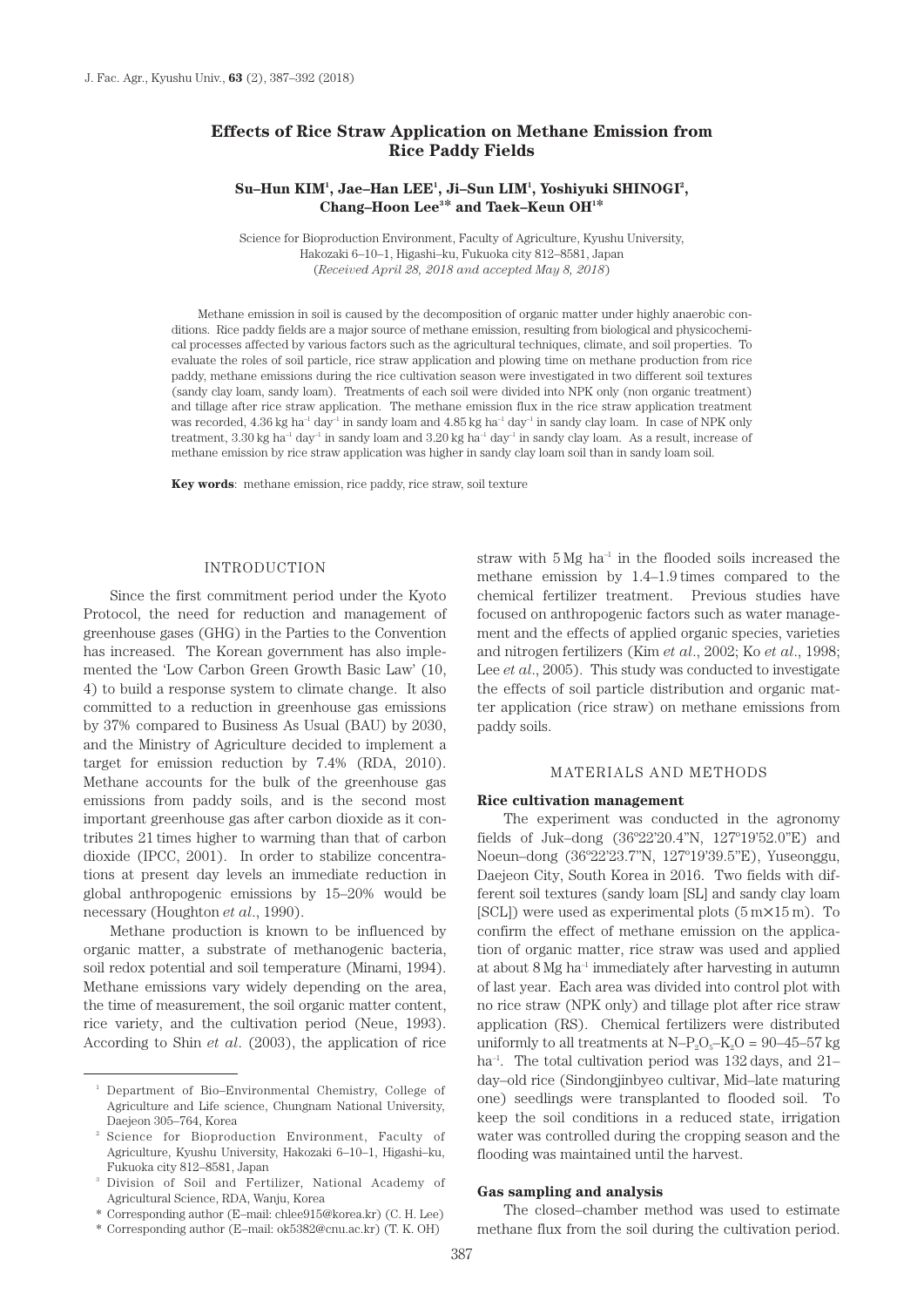Gas collecting chambers (60×60×120 cm) made of acrylic material were placed in each plot (Shin and Kim, 1994). During the rice cultivation period, gas sampling was performed every 7 days from the transplant to harvest stage, and additional sampling was performed considering the weather conditions. The gas sampling time was between 11:00 am and 12:00 am and the chamber was closed for 30 minutes (Pramanik and Kim, 2014). Before and after closing, gas samples were collected in polypropylene 60 ml syringes.

Methane concentration in the gas samples was measured using gas chromatography with an Agilent 6890N system equipped with fused silica capillary column (30 m×0.53 mm) and a flame ionization detector (FID). The oven and detector temperature were adjusted to  $100^{\circ}$ C and  $250^{\circ}$ C, respectively. Hydrogen (H<sub>2</sub>) and nitrogen  $(N<sub>2</sub>)$  were used as the burning and carrier gases, respectively.

The Methane emission rate from the soil was calculated based on the increase in methane concentration per unit surface area of the chamber within a specific time interval. A closed–chamber equation (Rolston, 1986) was used to estimate the methane flux as follows.

$$
F = \rho \times \left( \frac{V}{A} \times \frac{\Delta c}{\Delta t} \times \frac{273}{T} \right)
$$

where, F is the methane flux (mg m<sup>-2</sup> h<sup>-1</sup>),  $\rho$  is the methane gas density  $(0.714 \text{ mg cm}^{-3})$ , *A* is the area of the chamber (m<sup>2</sup>), *V* is the volume of chamber (m<sup>3</sup>),  $\Delta c/\Delta t$  is the rate of increase in methane gas concentration (ppmv), T is the absolute temperature  $(273 + \text{mean temperature})$ in ºC) of the chamber. The total methane flux for the entire cultivation period was computed using the following the equation (Singh *et al*., 1999).

**Table 1.** Chemical properties in paddy soils before experiment

|  | Total CH <sub>4</sub> flux = $\sum (R_i \times D_i)$ |  |
|--|------------------------------------------------------|--|
|--|------------------------------------------------------|--|

where,  $R_i$  is the methane flux  $(g m^{-2} day^{-1})$  in ith sampling interval,  $D_i$  is the number of days in ith sampling interval, and *n* is the number of sampling intervals.

## **Soil sampling and analyses**

Soil samples were collected from the surface layer  $(0-15 \text{ cm})$  using a zigzag pathway on the plot. The samples were air–dried and homogenized using a sieve (mesh size  $\lt 2$  mm). As recommended in the Soil and Plant Analysis Method of the RDA (NIAST, 2000), soil pH and electrical conductivity (EC) were measured by using a pH meter and EC meter (ORION Versa Star Pro, Thermo Scientific Inc., USA) after diluting the soil with distilled water (1: 5, w/w). Furthermore, the available phosphate content was leached using the Lancaster method and quantified using ultraviolet–visible (UV–vis) spectroscopy spectrophotometer (Evolution 300, Thermo Scientific Inc., USA). Exchangeable cations were leached with 1 N ammonium acetate (NH4OAc) and quantified using an inductively–coupled plasma spectrometer (ICP–OES, GBC Scientific, Australia). The total carbon (T–C) and total nitrogen (T–N) were analyzed using an elemental analyzer–TCD (Flash EA 1112 series, CE Instruments, Italy).

## RESULTS AND DISCUSSIONS

#### **Soil chemical properties**

The chemical properties of the paddy soils in the study are presented in Tables 1 and 2. The soil type distribution of the various test fields comprised of 21.44%

| Soil Texture | Treatment  | pН    | EС<br>$(dS m^{-1})$ | $T-C$<br>$(g \ kg^{-1})$ | $T-N$<br>$(g \; kg^{-1})$ | Av. $P_0O_{\kappa}$<br>$(mg kg-1)$ | Ex. Cations (cmol, $kg^{-1}$ ) |           |           |
|--------------|------------|-------|---------------------|--------------------------|---------------------------|------------------------------------|--------------------------------|-----------|-----------|
|              |            | (1:5) |                     |                          |                           |                                    | $K^+$                          | $Ca^{2+}$ | $Mg^{2+}$ |
| SCL          | <b>NPK</b> | 6.32  | 0.45                | 7.73                     | 0.79                      | 97.79                              | 0.36                           | 1.76      | 0.52      |
|              | <b>RS</b>  | 6.11  | 0.52                | 9.59                     | 0.95                      | 126.24                             | 0.35                           | 1.61      | 0.62      |
| SL           | <b>NPK</b> | 5.62  | 0.30                | 7.07                     | 0.66                      | 134.21                             | 0.57                           | 1.70      | 0.63      |
|              | <b>RS</b>  | 5.80  | 0.33                | 8.15                     | 0.88                      | 143.68                             | 0.58                           | 1.81      | 0.67      |

Abbreviation: EC, electrical conductivity; T–C, total carbon; T–N, total nitrogen; Av.  $P_2O_5$ , available phosphate; Ex. Cations, Exchangeable cations; SCL; sandy clay loam; SL, Sandy loam

|  |  |  |  |  |  |  | <b>Table 2.</b> Chemical properties in paddy soils after experiment |
|--|--|--|--|--|--|--|---------------------------------------------------------------------|
|--|--|--|--|--|--|--|---------------------------------------------------------------------|

| Soil Texture | Treatment        | pH           | EС            | $T-C$<br>$(g kg^{-1})$ | $T-N$<br>$(g kg-1)$ | Av. $P_0O_5$<br>$(mg kg-1)$ | Ex. Cations (cmol $kg^{-1}$ ) |              |              |
|--------------|------------------|--------------|---------------|------------------------|---------------------|-----------------------------|-------------------------------|--------------|--------------|
|              |                  | (1:5)        | $(dS m^{-1})$ |                        |                     |                             | $K^+$                         | $Ca^{2+}$    | $Mg^{2+}$    |
| <b>SCL</b>   | <b>NPK</b>       | 5.99         | 0.52          | 10.96                  | 1.09                | 137.89                      | 0.44                          | 2.10         | 0.71         |
|              | RS               | 5.94         | 0.75          | 13.63                  | 1.37                | 99.39                       | 0.36                          | 2.05         | 0.75         |
| SL           | <b>NPK</b><br>RS | 6.13<br>6.23 | 0.53<br>1.01  | 8.56<br>9.96           | 0.95<br>1.12        | 91.87<br>149.22             | 0.55<br>0.73                  | 1.58<br>1.73 | 0.70<br>0.66 |

Abbreviation: EC, electrical conductivity; T–C, total carbon; T–N, total nitrogen; Av.  $P_2O_5$ , available phosphate; Ex. Cations, Exchangeable cations; SCL; sandy clay loam; SL, Sandy loam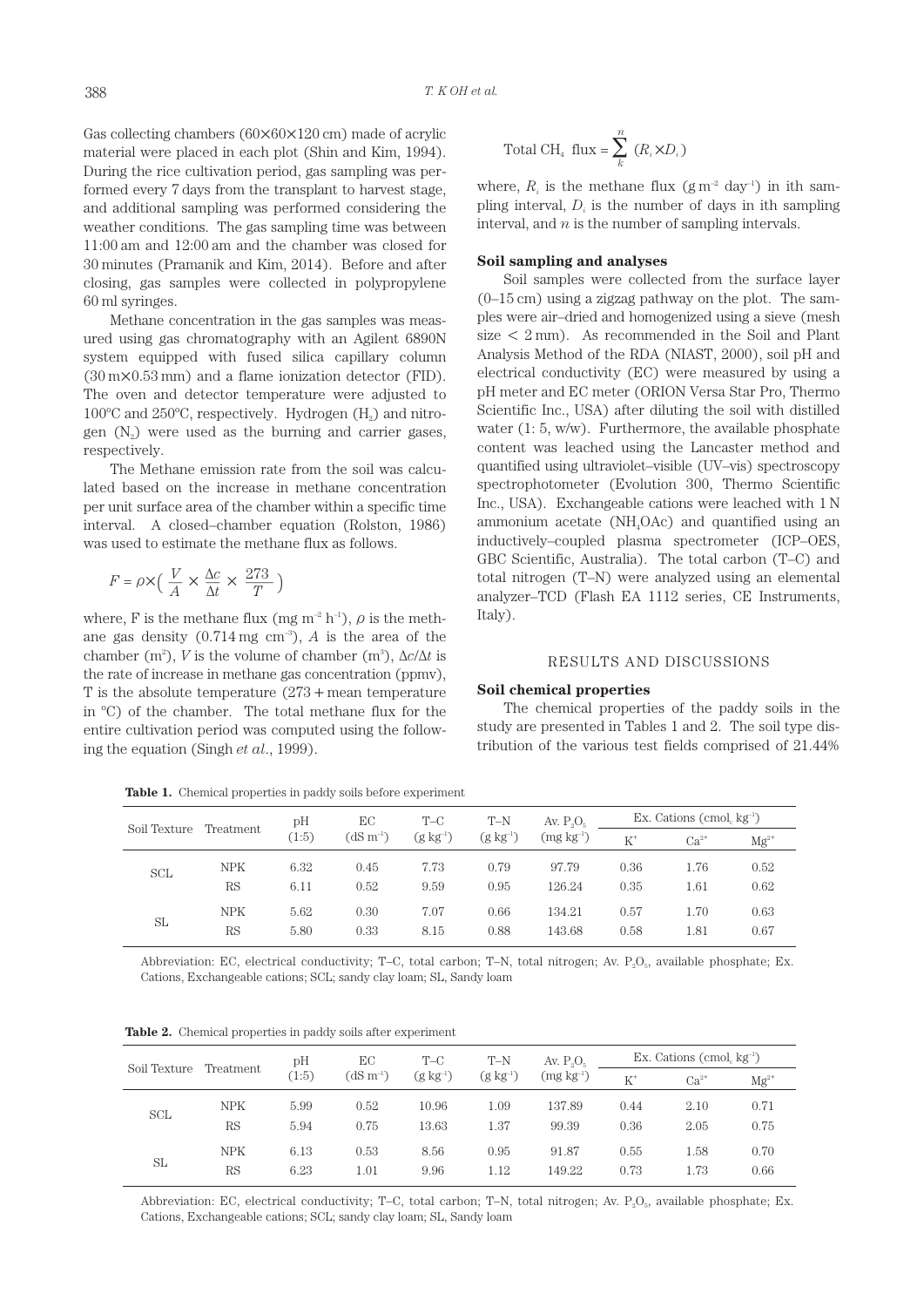clay, 21.50% silt, and 57.06% sand in the SCL and 16.39% clay, 17.33% silt, and 66.28% sand in the SL (analyzed using a hydrometer method). The pH of the soil before the experiment was 6.11–6.32 in SCL and 5.62–5.80 in SL. The total carbon content in the soil before the experiment was 7.73–9.59 g kg<sup>-1</sup> in SCL and 7.07–8.15 g kg<sup>-1</sup> in SL. The available phosphorus content was 97.79–126.24 mg kg<sup>-1</sup> in SCL and  $134.21-143.68$  mg kg<sup>-1</sup> in SL. The exchangeable cation content except for potassium and soil carbon were lower than those suggested by Soil Management Practices in Upland for Environment Conservation (NIAST, 2000). The available phosphorus content was slightly higher in the SL soil. However, both soils were in the range of soil conditions that allowed normal growth of rice (Kang *et al*., 2014).

#### **Environmental factors**

During the cultivation period, environmental factors affecting methane emission such as precipitation, soil temperature, water temperature, and weather were investigated. The change in the temperature and precipitation from the transplanting day to the harvest are shown in Fig. 1. The average atmospheric temperature was 24.5ºC and the total precipitation was 767 mm. During the rainy season, rainfall intensified typically around 25–35 days after transplantation. Soil temperature was about 2–5ºC lower than the atmospheric temperature. The difference between the atmospheric temperature and the soil temperature is due to continuous irrigation to maintain the soil in a flooded state and the shade in the soil resulting from the growing rice plants. The temperature difference was the highest at 55–70 days when the plant growth was the strongest. Soil temperature during rice cultivation period was between 20–30ºC, which is suitable for methane production (Yamane and Sato, 1964).

## **Comparison of methane emissions (1) Methane emission trends during cultivation period**

The methane emission trend in each field during the rice cultivation season is shown in Figs. 2 and 3. Methane production commenced at around 7 days after transplanting and gradually increased. The maximum amount



**Fig. 1.** Temperature change and precipitation during cultivation period.



Abbreviation: NPK, N–P<sub>2</sub>O<sub>5</sub>–K<sub>2</sub>O; RS, rice straw application, SCL, sandy clay loam

Fig. 2. CH<sub>4</sub> emission rates change in SCL field during cultivation period.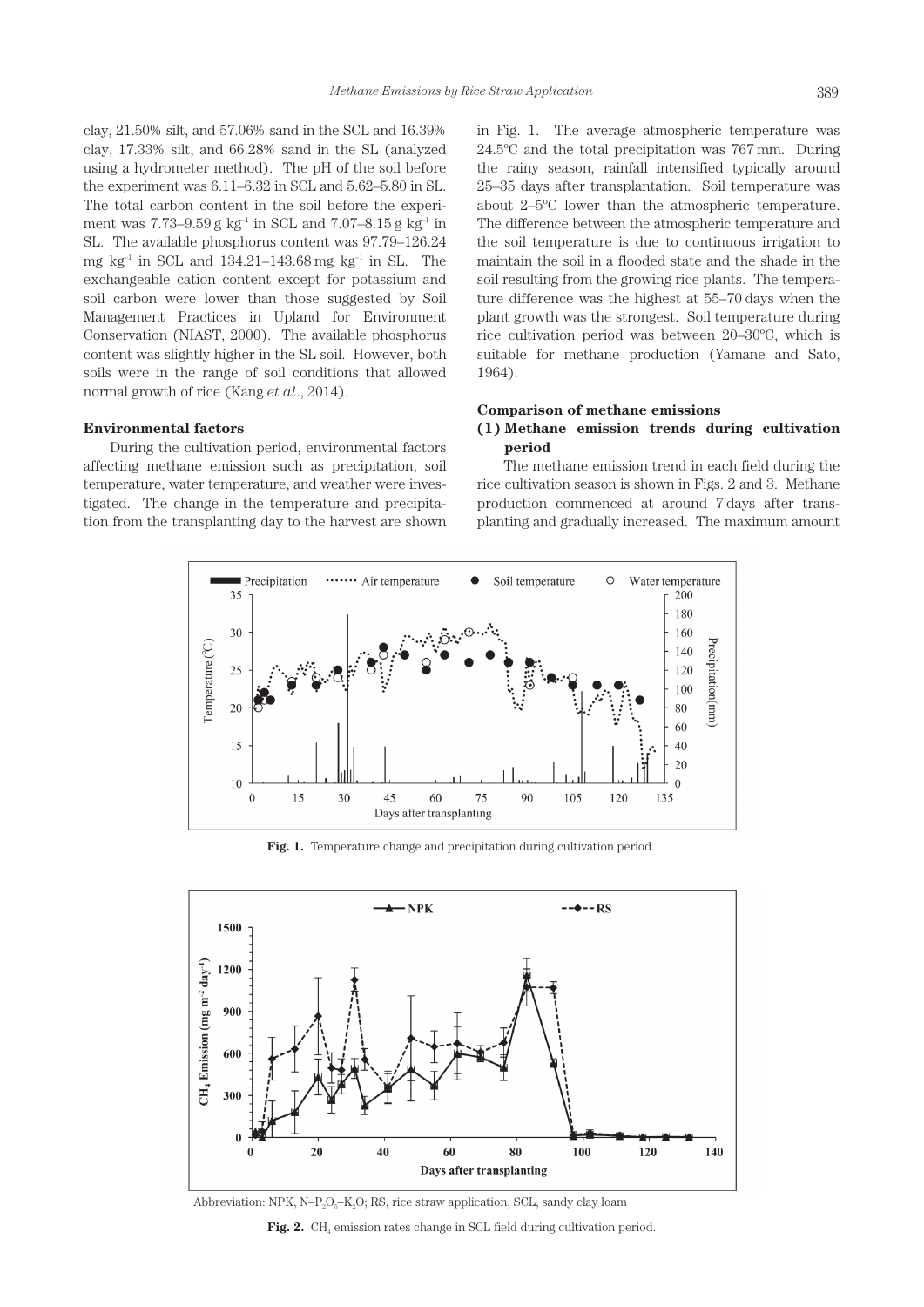

Abbreviation: NPK, N–P<sub>2</sub>O<sub>5</sub>–K<sub>2</sub>O; RS, rice straw application, SL, sandy loam

Fig. 3. CH<sub>4</sub> emission rates change in SL field during cultivation period.

of methane emission was observed at around 20 days after transplanting. The amount of methane produced varied depending on soil texture and rice straw application. Methane emission increased rapidly during the early stages of growth in the sandy loam soil. These results are similar to those reported by Cho *et al*. (2016). When rice straw was used, both experimental fields tended to show higher overall methane emission than no rice straw application. After 90 days of transplanting, methane emission levels decreased regardless of rice straw application and the soil texture.

#### **(2) Daily average emission rate**

During the cultivation period, the daily average daily emission rates per unit area in SCL were 3.20 kg ha<sup>-1</sup> day<sup>-1</sup> for NPK only and  $4.85$  kg ha<sup>-1</sup> day<sup>-1</sup> for tillage after rice straw application (Fig. 4). In the case of the sandy loam, the average daily emission rates were  $3.30 \text{ kg h}$ day<sup>-1</sup> for NPK only and  $4.36$  kg ha<sup>-1</sup> day<sup>-1</sup> for tillage after rice straw application (Fig. 5). Although the total carbon content of SL soil was lower than that of SCL soil, daily average emission rate of the SL was higher in NPK only treatment. In terms of emissions from use of rice straw, sandy loam increased methane emissions by 32.12% and sandy clay loam increased by 51.56% Based on the results of this study, It can be seen that the methane emission level is higher when the organic matter is treated in relatively clayey soils.

#### CONCLUSIONS

The purpose of this study was to compare methane emission based on the soil texture in paddy soils and the application of rice straw. Soil texture studied were sandy clay loam and sandy loam. Chemical fertilizers applied to each plot was  $N-P_2O_5-K_2O = 90-45-57$  kg ha<sup>-1</sup>. Irrigation management maintained constant flooding during the cultivation season. Each field was divided:



Abbreviation: NPK, N–P<sub>2</sub>O<sub>5</sub>–K<sub>2</sub>O; RS, rice straw application, SCL, sandy clay loam

**Fig. 4.** Daily average CH<sub>4</sub> flux per hectare in SCL field during cultivation period.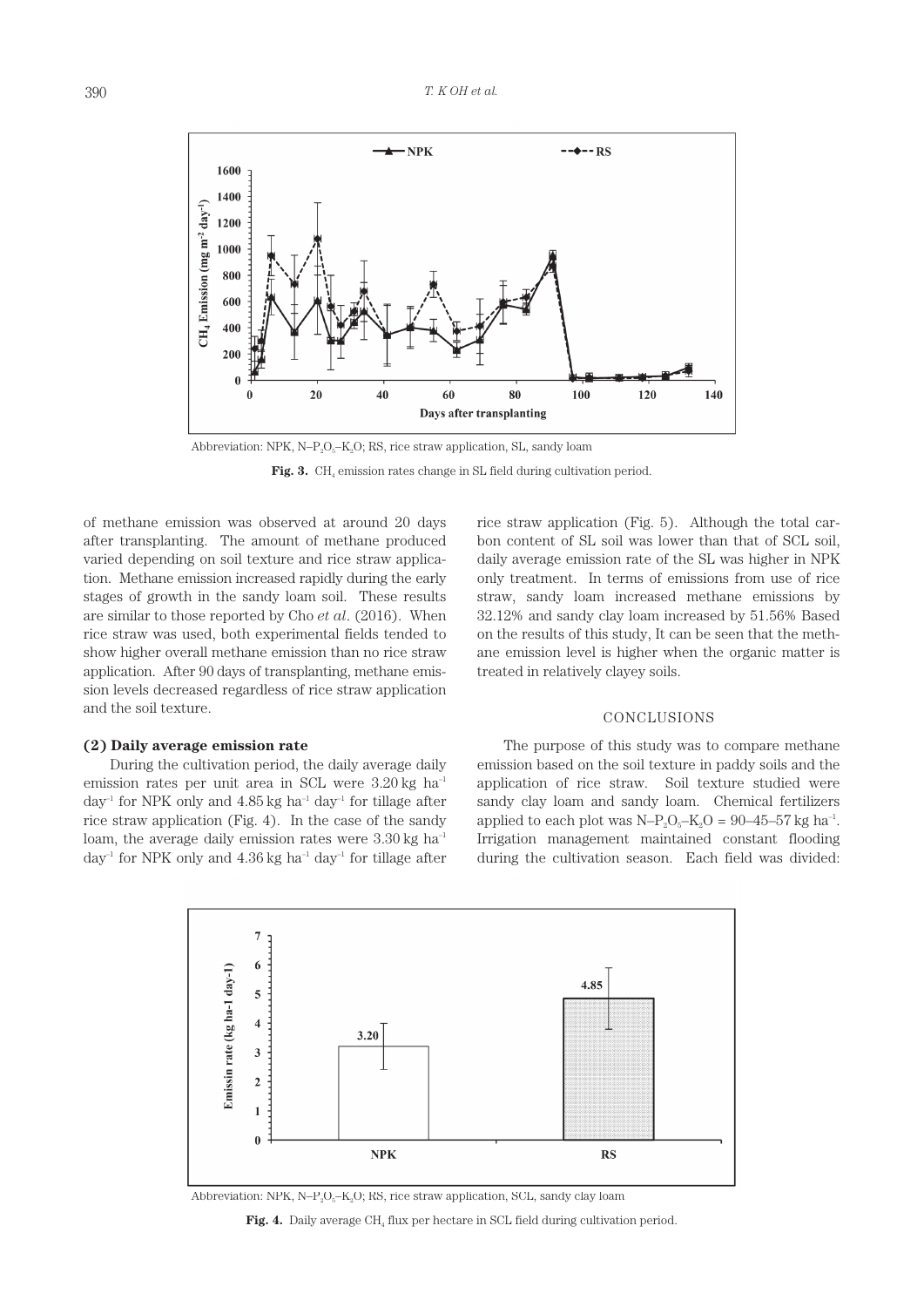

Abbreviation: NPK,  $N-P_2O_5-K_2O$ ; RS, rice straw application, SL, sandy loam



control without rice straw and tillage after rice straw application. Prior to the experiment, the paddy soils possessed chemical properties that allowed them to grow normally. Methane emission increased from about 20 days after transplanting. Especially during the early stages of growth, the emission rate increased rapidly in rice straw treatments. After 90 days of transplantation, methane emission was almost not recorded in all the treatments. The daily average emission rate during cultivation period was higher in rice straw treatment and increase of emission rate was relatively higher in relatively clayey soils.

## AUTHOR CONTRIBUTIONS

Su–Hun KIM, Ji–Sun LIM and Jae–Han LEE carried out analysis and interpretation of data. Yoshiyuki SHINOGI verified the data. Taek–Keun OH and Chang– Hoon Lee supervised the project and wrote the paper. All authors commented on the manuscript.

#### ACKNOWLEDGEMENTS

This work was carried out with the support of the "Cooperative Research Program for Agriculture Science & Technology Development (Project No. PJ011855052018)," Rural Development Administration, Republic of Korea.

#### REFERENCES

- Cho, H. S., Seo, M. C., Kim, J. H., Sang, W. g., Shin, P., Lee, G. H., 2016 Effect of Soil Texture and Tillage Method on Rice Yield and Methane Emission during Rice Cultivation in Paddy Soil. *Korean Journal of Soil Science and Fertilizer* **49**(5): 564– 571 [in Korean]
- IPCC (Intergovernmental Panel on Climate Change), 2001. In: McCarthy, J. J., Canziani, O. F., Leary, N. A., Dokken, D. J., White, K. S. (Eds.), *Climate Change Impacts, Adaptation and Vulnerability*. Cambridge University Press, Cambridge
- J. T. Houghton, G. J. Jenkins and J. J. Ephraums, 1990 *Climate change: the IPCC scientific assessment*. Cambridge University

Press, Cambridge, Great Britain, New York, NY, USA and Melbourne, Australia

- Kang, S. S., Kim, M. S., Kong, M. S., Chae, M. J., Sonn, Y. K., Lee, C. H., Kim, Y. H., Lee, D. B., 2014 Setting up The Optimum Ranges of Soil Chemical Properties According to Agricultural Land Use. *Korean Journal of Soil Science and Fertilizer*, 120–120 [in Korean]
- Kim, G. Y., Park, S. I., Song, B. H., Shin, Y. K., 2002 Emission characteristics of methane and nitrous oxide by management of water and nutrient in a rice paddy soil. *Korean Journal of Environmental Agriculture* **21**(2): 136–143 [in Korean]
- Ko, J. Y., Kang, H. W., Kang, U. G., Park, H. M., Lim, D. K., Park, K. B., 1998 The effects of nitrogen fertilizers and cultural patterns on methane emission from rice paddy fields. *Korean Journal of Environmental Agriculture* **17**(3): 227–233 [in Korean]
- Ko, J. Y., Lee, J. S., Woo, K. S., Song, S. B., Kang, J. R., Seo, M. C., Kwak, D. Y., Oh, B. G., Nam, M. H., 2011 Effects of Soil Organic Matter Contents, Paddy Types and Agricultural Climatic Zone on CH4 Emissions from Rice Paddy Field. *Korean Journal of Soil Science and Fertilizer* **44**(5): 887–894 [in Korean]
- Lee, K. B., Kim, J. G., Park, C. W., Shin, Y. K., Lee, D. B., Kim, J. D., 2005 Effect of irrigation water depth on greenhouse gas emission in paddy field. *Korean Journal of Soil Science and Fertilizer* [in Korean]
- Minami, K., 1994 Methane from rice production. *Fertilizer research* **37**(3): 167–179
- Neue, H. –U., 1993. Methane emission from rice fields. *Bioscience* **43**(7): 466–474
- NIAST, 2000a *Analytical methods of soil and plant*. National institute of Agricultural Science and Technology. RDA, Suwon, Korea [in Korean]
- NIAST, 2000b *Soil Management Practices in Upland for Environment Conservation*. RDA, Suwon, Korea [in Korean]
- Pramanik, P., Kim, P. J., 2014 Evaluating changes in cellulolytic bacterial population to explain methane emissions from air– dried and composted manure treated rice paddy soils. *Science of the Total Environment* **470**: 1307–1312
- RDA, 2003 *Standard measurement and analysis in agricultural research and development*. RDA, Suwon, Korea [in Korean]
- RDA, 2010 *Calculation of greenhouse gas emission in agricultural sector for 2020 and its response measures for national allocation*
- Rolston, D. E, 1986 *Methods of Soil Analysis: Part 1—Physical and Mineralogical Methods*, Soil Science Society of America, Madison. pp. 1103–1119
- Shin, Y. K., Kim, K. S., 1994 Methods for measurement of meth-